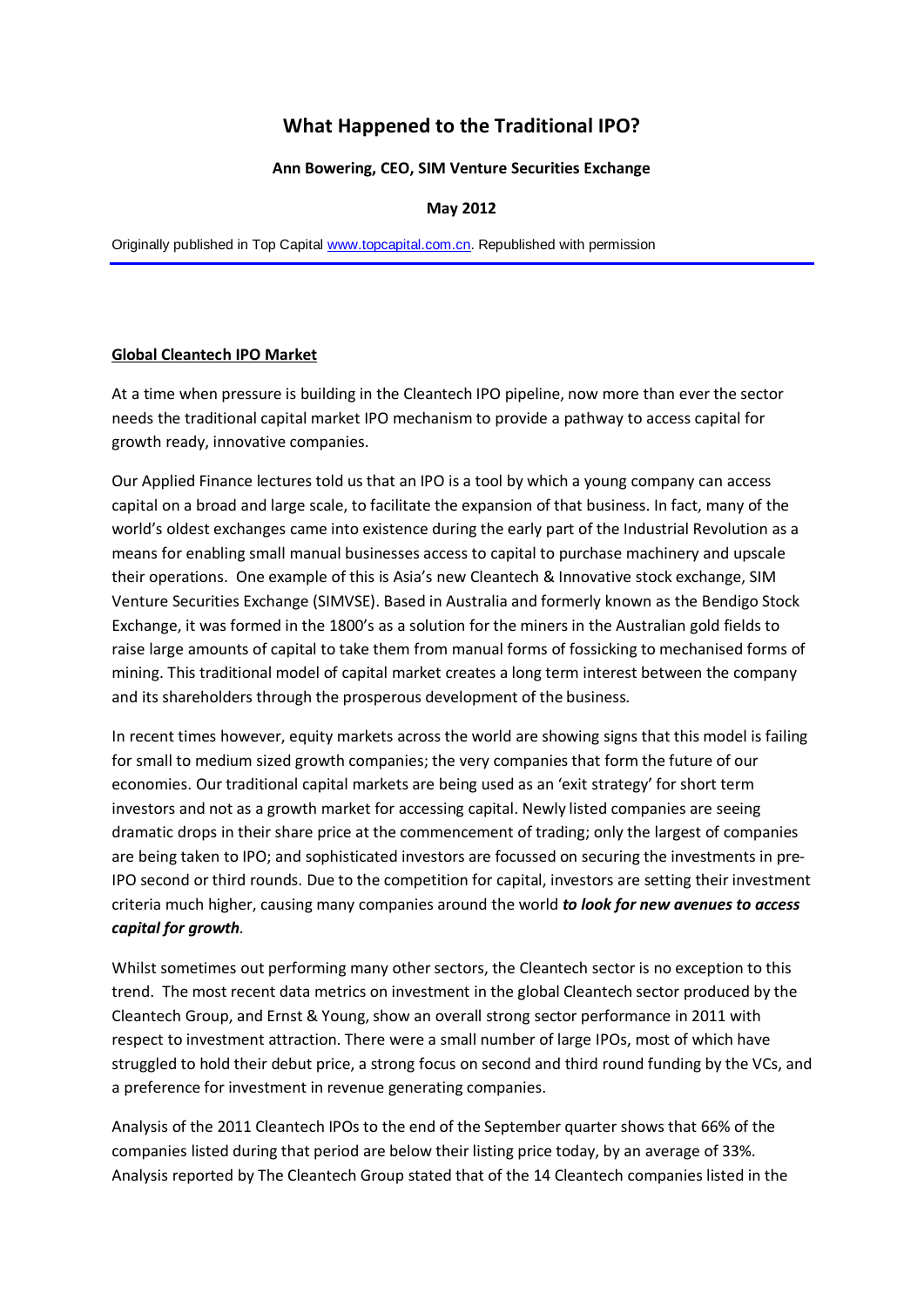September quarter of 2011, all but one, UK based Waterlogic International, experienced declines in the share price since debut.

Sinovel Wind Group, one of 2011's biggest Cleantech IPOs, raised USD\$1.43 billion at a price of USD\$90.00 per share. Their current share price is around USD\$18.00 per share; a fall of 80%. Beijing Jingyuntong Technology, listed at a price of USD\$40.00 after raising nearly USD\$400 million. Its share price is currently around USD\$24.00 per share. Gevo, Zipcar and Solazyme, three of the USA listings during 2011, all experienced similar declines in the months after listing.



Companies that have fared better in the secondary markets have admittedly done so from a lower capital base, for example Algae Tec. However, this smaller capital base has meant that they have relied on the more traditional approach of accessing retail investors rather than large institutional investors to fill their IPO.

As what is considered a sign of both the maturing of the sector and an indication of the squeezing out of smaller companies from the IPO space, 80% or \$105 billion of the funds raised from the 35 cleantech IPOs between January and September 2011 was raised by just ten companies. Interestingly 92% of these funds were raised for Chinese cleantech companies. All of the USA IPO raisings to the end of Q311 were greater than USD\$100 million and less than half of the IPOs raised less than USD\$50 million. This last fact is inconsistent with the profile for an emerging sector such as Cleantech, particularly where there are clear signals of a backlog in the IPO pipeline. There are clearly many other global cleantech companies that would be seeking to list if the market was behaving as it was a few years ago.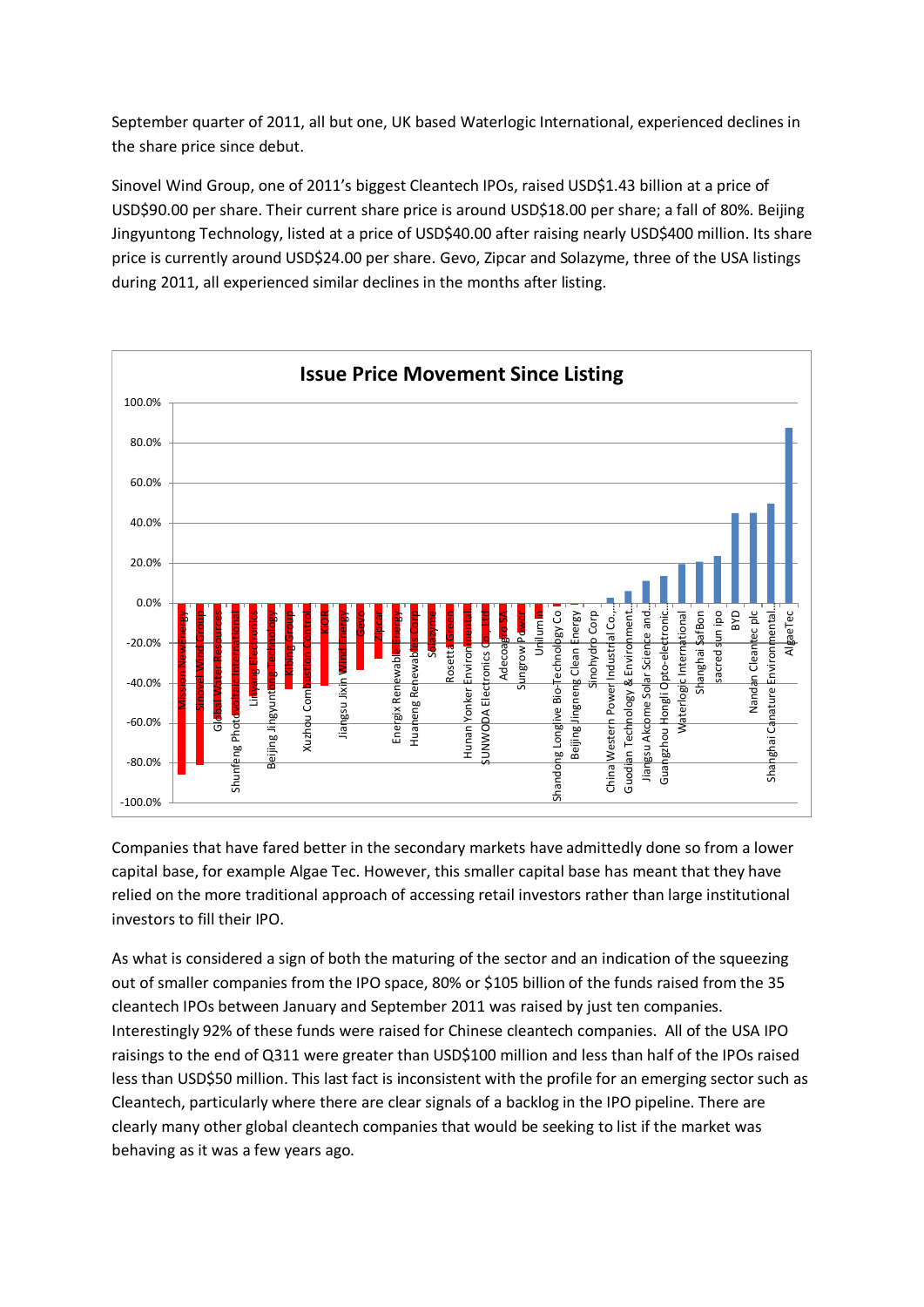# **2012 - Another Year of Growth for Cleantech Investments**

Global capital markets continue to be challenged by the on-going impacts of the 2008 Financial Crisis and the issues faced by many European nations concerning sovereign debt. Despite this, the Cleantech sector emerged with a solid finish to 2011, with promising signs for even higher levels of activity in the coming years. Many sector commentators such as Vinod Khosla (Khosla Ventures), have been forecasting the arrival of the 'Netscape moment' in Cleantech since early 2010. Sheeraz Haji, CEO of Cleantech Group, was recently quoted as saying, *"Despite some well publicized headwinds, venture capitalists continue to invest in Cleantech. Based on our historical data, we believe 2012 will be an all-time record year for global Cleantech investments.*

Growing evidence suggests that time may be near as a number of key drivers of the Cleantech industry.

- Increased Venture and Corporate Investment Data released in February by the Cleantech Group, revealed clean technology venture and corporate investments around the world for 2011 had increased 13% to US\$8.99 billion, over the previous period.
- 2011 also saw record high levels of Cleantech M&A activity with 391 deals for a total of US\$41.2 billion, a 153% increase on 2010. The significance of these statistics is brought home when compared to the growth in global M&A which grew by a mere 2.5%.
- According to Jacob Securities, the 2011 Cleantech deals completed at a premium of around 40%, in comparison with the global M&A premium average which was in the high 20%. Energy infrastructure, energy efficiency, solar and biofuels were the most active targets.

Equally as interesting was the activity in the sector from multi-national conglomerates such as Coca Cola, Siemens, Google, ABB, GE, Toshiba, Ikea Group and Schneider, all of whom made plays for Cleantech businesses such as plastics recycling, bioplastics, renewable energy technologies, marine energy and smart grid management.

Cautious after the massive selloff of stocks across markets in August 2011, many Cleantech companies elected to postpone any plans for an IPO until the markets regained some of their former confidence. One such company was Frontier Solar Limited, a Shanghai-based solar mounting technology company that planned to IPO on SIMVSE. The approach of delaying fund raising cannot last for a long time as growing companies will still need to access capital to fund their growth. With IPOs still in doubt, these companies are looking for alternative ways to raise funds and enter the public markets.

Innovation in Cleantech continues to be driven by fundamental human demands for secure clean air, water, food and energy. The universal lever which can impact the speed at which society transitions to a more sustainable existence is dependent upon progressive, coherent, bipartisan government policy. Governments around the world acknowledge this, and their subsequent policies are one of the fundamental drivers of the growth in cleantech markets. Policies that have seen wide-spread adoption include capital subsidies and feed-in tariffs for renewable energy, carbon pricing, tax offsets for environmental technologies and increasing water and air quality standards. These policies coupled with increasing prices for energy, water and waste disposal have caused the cleantech industry to grow quickly over the last 10 years and are often one of the key factors in which companies are seeking to IPO.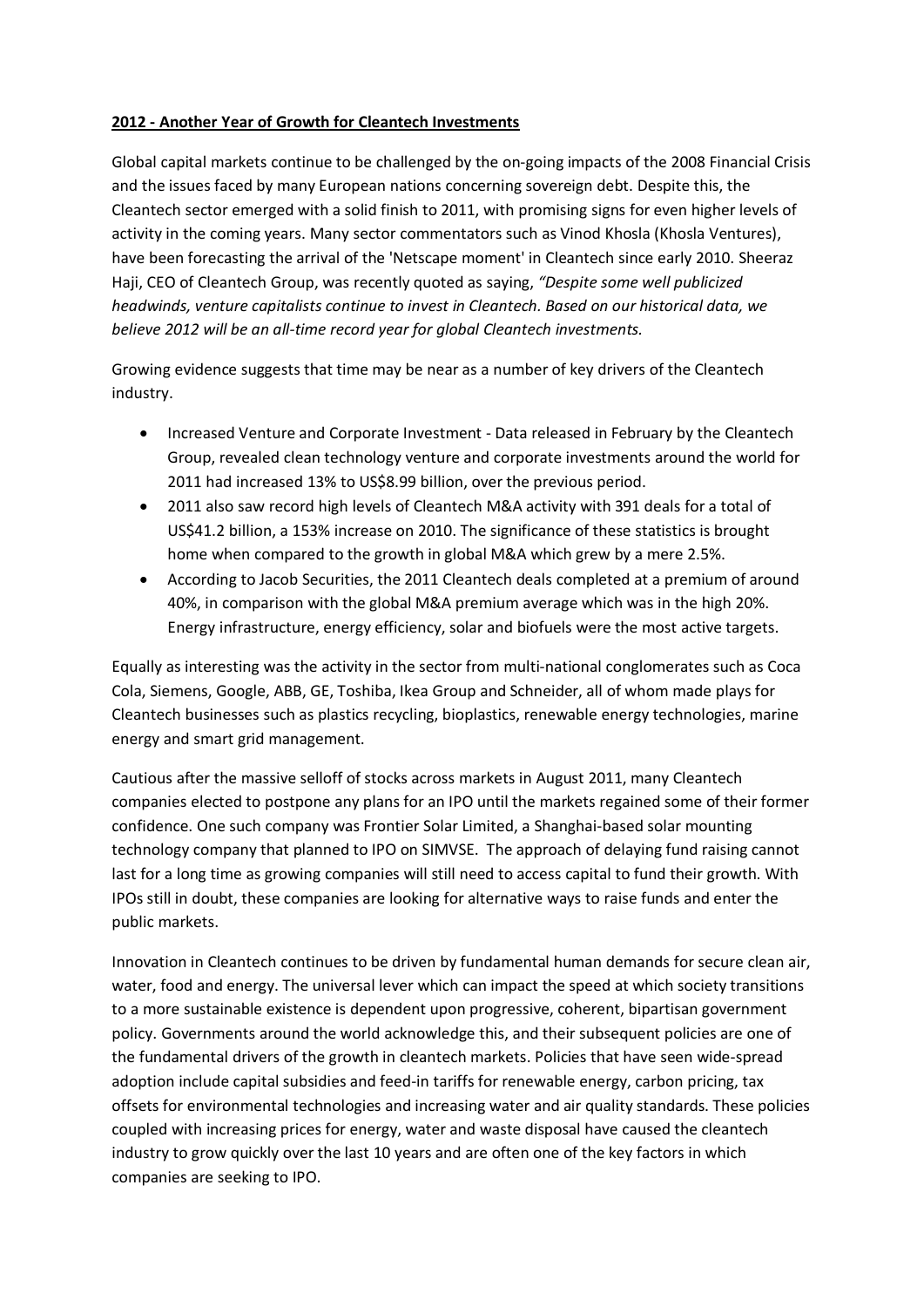The positive solar policies in Germany, for instance, have seen the growth of strong solar companies in the same way that Denmark became dominant in the first years of the wind industry. The US biofuels push and subsidies led to the growth of many biofuels companies there and the subsequent investment into many second generation biofuels companies such as Solazyme.

In China, Government policies for this sector have been extremely favourable and have seen the emergence of the Chinese solar and wind industries in recent years. Environmental companies receive many benefits depending on their location. Companies can secure tax offsets, subsidised energy and favourable land acquisition terms if they are establishing a certified environmental business. In addition, Chinese domestic schemes such as feed-in tariffs, carbon pricing and recycling standards are seeing the growth of domestic demand for these industries. This has seen many Chinese Cleantech companies grow quickly and then look to IPO to further this growth. Solar companies such as Suntech, wind companies such as Sinovel and even recycling companies such as Novarise Renewable Resources have all benefitted from these policies and eventually gone to an IPO.



Note: As at the end of the September Quarter 2011 Source: Cleantech Group

# **China Becoming the Centre of Cleantech**

It is no surprise to see China taking a commanding position at the helm of the Cleantech race, determined to lead the rest of the world to a green economy. Over half of the Cleantech IPOs in 2011 were in China and Hong Kong. Shenzen and Shanghai are dominating the exchange space in 2011, accounting for more than two thirds (65%) of the cleantech IPOs.

China has now made the fundamental shift from just a supplier of renewable materials, such as solar panels and wind turbines to the rest of the world, to now become a large scale consumer of renewable energy. Government support through policy, regulation and subsidies has played a critical role in stimulating the demand. China committed \$1.5 trillion into Cleantech in the current five year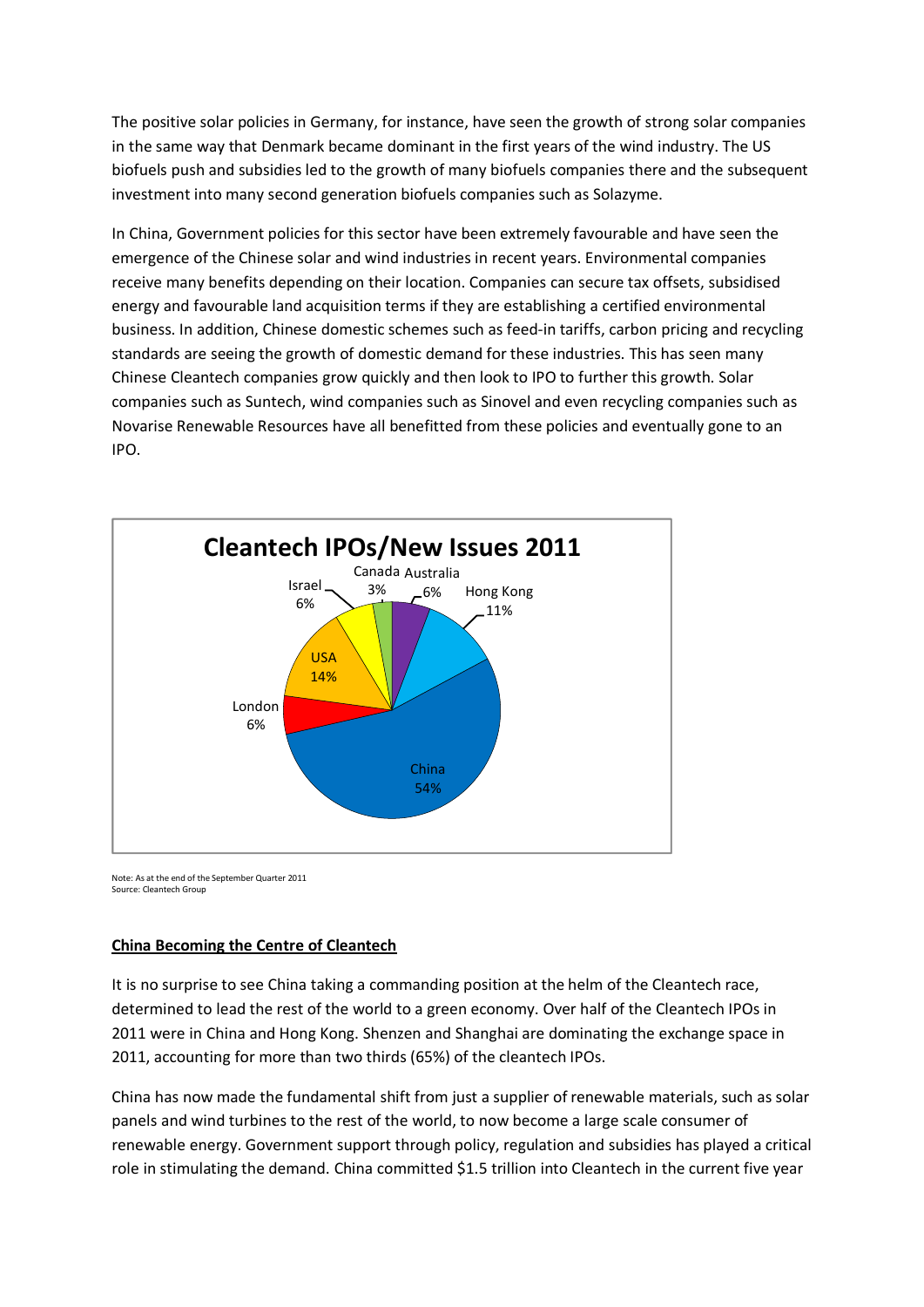plan. In that document, the government also outlines seven industries that it wishes to take from representing 2% of the national GDP, to 15% by 2020. Four of the seven industries are Cleantech related.

According to the Cleantech Group, during 2011, 28 of the 51 global cleantech IPOs came out of China, led by several massive offerings by large renewable energy corporations such as Sinohydro, Sinovel Wind Group and Huaneng Renewable Energy.

These listings have not necessarily translated to the return of solid performances by listed companies, reflected by underperforming indices. The Thompson Reuters Asia Pacific Renewable Energy Index dropped 50%, while the new China CleanTech Index has similarly seen a 43.2% fall over the past year, underpinned by the collapse of the solar sector. However, the willingness of the government to step in and support listed companies as a show of confidence in the sector has eased the concerns of some investors.

The Chinese market is also seeing an increased role of the private equity sector. According to Reuters, firms such as Bain Capital, Blackstone, Kohlberg Kravis Roberts and Permira have shown genuine interest in pre-IPO financing, providing capital to fast growing companies prior to IPO. For example, in 2011, KKR, MBK Partners and other committed around US\$550 million as cornerstone investors in six IPOs in Hong Kong, some of which did not complete prior to years end.

### **USA Losing Momentum**

The US is arguably the world's most sophisticated market place for the seeding and development of new and innovative technology companies, as reflected by the dollar value of investment going into the Cleantech sector over the last year (up 30% to US\$6.81 billion). However, the market continues to be constrained by its struggling economy and the budget fights at the federal government level around policy in the lead up to the presidential elections in late 2012.

According to data from Dow Jones Venture Source, US Venture Capital investment in Cleantech companies reached US\$4.9 billion in 2011, flat in terms of deals and down 4.5% in terms of capital investment compared to 2010. The largest sectors for investment were US\$1.5 billion into Energy Efficiency, US\$1.0 billion into Industry Products and Services, \$0.9 billion in Energy Storage and US\$0.6 billion in Energy Efficiency. Once renowned as the centre for global solar panel production, with more than 40% of the market in 1996, the US accounted for only 7% of the production in 2010.

# *Back to Basics for the Capital Markets*

There currently appear to be limited fund raising options for early stage growth companies. 69% of all US Venture Capital dollars invested went to companies at the revenue generating stage of development, and 59% of the total global investment into Cleantech were for later-stage companies, leaving little room for earlier stage companies to secure funds. So how can the smaller Cleantech companies get access to capital to grow?

Many companies in recent times have discovered that some exchanges offer an alternative to an IPO as a method of listing; a Compliance Listing. This is where a company, who meets the listing